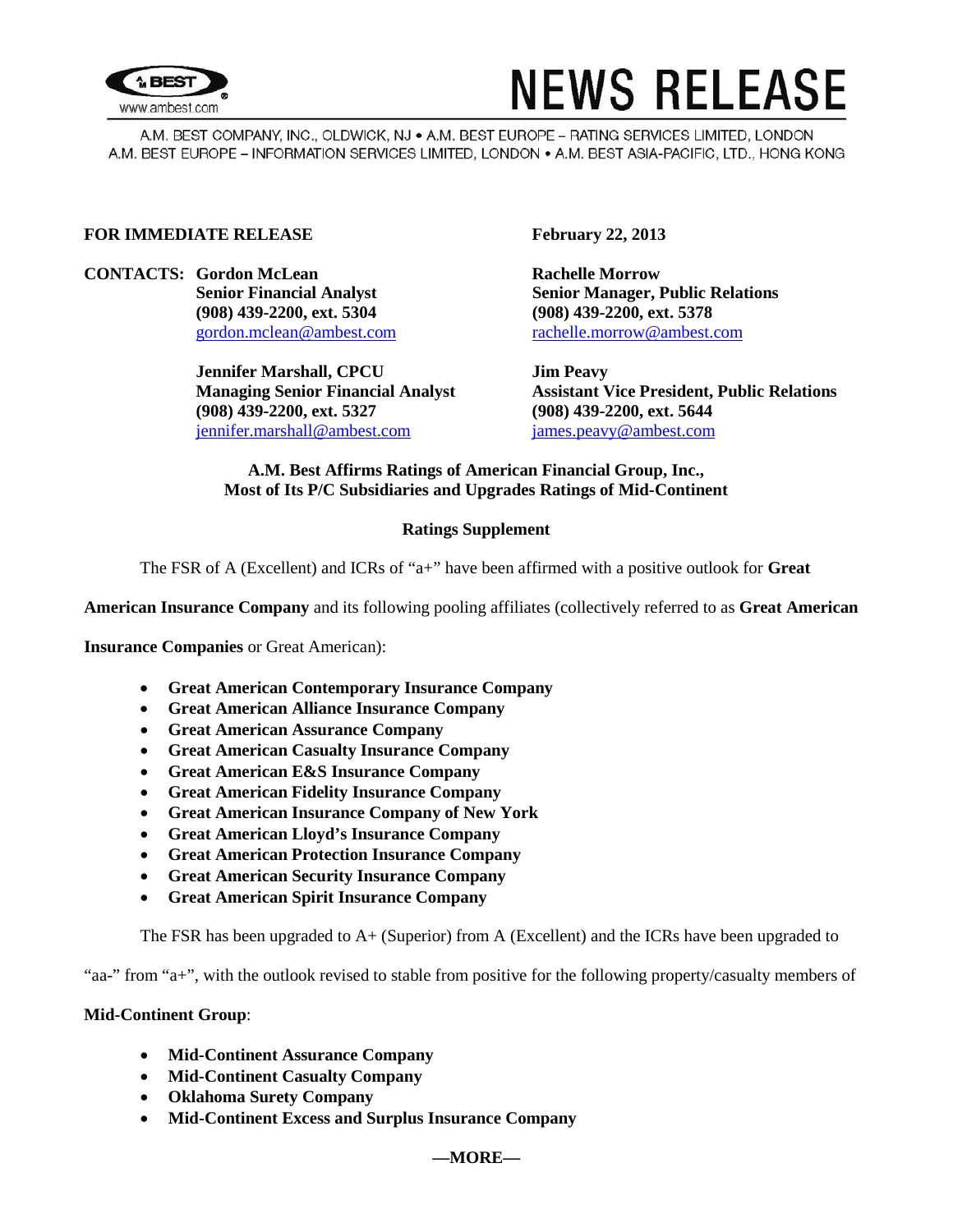

# **NEWS RELEASE**

A.M. BEST COMPANY, INC., OLDWICK, NJ . A.M. BEST EUROPE - RATING SERVICES LIMITED, LONDON A.M. BEST EUROPE - INFORMATION SERVICES LIMITED, LONDON . A.M. BEST ASIA-PACIFIC, LTD., HONG KONG

**—2—**

The FSR of A (Excellent) and ICRs of "a" have been affirmed with a stable outlook for the following

property/casualty members of **Republic Indemnity Insurance Pool**:

- **Republic Indemnity Company of America**
- **Republic Indemnity Company of California**

The FSR of A+ (Superior) and ICRs of "aa" have been affirmed with a stable outlook for the following

property/casualty members of **American Empire Surplus Lines Pool**:

- **American Empire Insurance Company**
- **American Empire Surplus Lines Company**

The ICR of "bbb+" has been affirmed with a positive outlook for **American Financial Group, Inc.**

The following debt ratings have been affirmed with a positive outlook:

#### **American Financial Group, Inc.—**

--"bbb+" on \$350 million 9.875% senior unsecured notes, due 2019 --"bbb+" on \$115 million 7.125% senior unsecured debentures, due 2034 --"bbb+" on \$125 million 5.75% senior unsecured notes, due 2042 --"bbb+" on \$200 million 6.375% senior unsecured notes, due 2042 --"bbb+" on \$132 million 7% senior unsecured notes, due 2050

The following indicative ratings have been affirmed with a positive outlook under the shelf registration:

#### **American Financial Group, Inc.—**

- --"bbb+" on senior unsecured debt --"bbb" on subordinated debt
- --"bbb-" on preferred stock

## **American Financial Capital Trust II, III & IV—**

--"bbb-" on preferred securities

The ICR of "bbb+" has been withdrawn for **AAG Holding Company Inc.** (AAG), due to the rating no

longer being required following the retirement of its two outstanding senior notes in July of 2012. AAG is an

intermediate holding company whose ultimate parent is **American Financial Group, Inc.**

The methodology used in determining these ratings is Best's Credit Rating Methodology, which provides

a comprehensive explanation of A.M. Best's rating process and contains the different rating criteria employed in